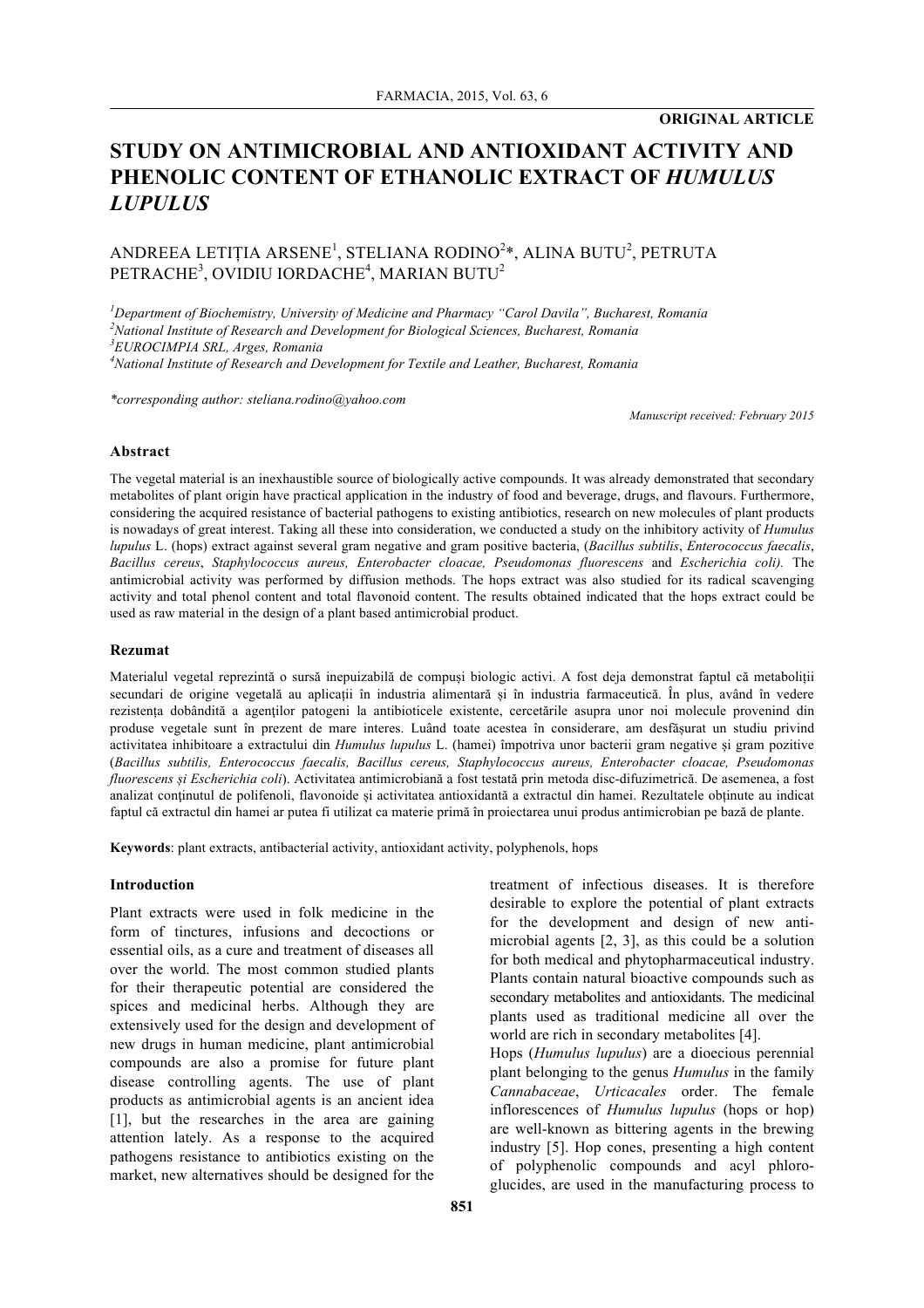preserve and to give beer its characteristic flavour [6, 7]. In addition to the application as a raw material in the brewing industry, hops have been used for a long time for various medical purposes such as sleep disturbances, insomnia anxiety, excitability and others [8-10]. Recent scientific studies confirm the use of hop extracts for treating acne, dysmenorrhea and amenorrhea [11].

In Romania's spontaneous flora, hops grow in shady areas near the rivers on the edge of forests, through groves, mostly uphill, through shady meadows or depressions in the lowlands. It is cultivated as crops or decorative plant. The largest fields' hops can be found in Transylvania, where the cones are valued for the brewing industry.

The aim of the present work was the study of the antibacterial activity of hops derived extract against several gram positive and gram negative bacteria such as *Staphylococcus aureus, Bacillus cereus, Bacillus subtilis, Enterococcus faecalis, Escherichia coli, Enterobacter cloacae*, and *Pseudomonas fluorescens*. The hops extract was also studied for the determination of its total polyphenols content and total flavonoid content and for the DPPH scavenging activity [30-32].

### **Materials and Methods**

### *Chemical reagents*

Mueller Hinton Agar (MHA)-Scharlab and Luria Bertani Agar (LBA) - Roth were used in the microbiological tests.

1,1-diphenyl-2-picrylhydrazyl free radical (DPPH), Folin-Ciocalteu reagent, gallic acid and rutin reagents were purchased from Sigma Chemicals, while the sodium carbonate, aluminum chloride and potassium acetate were purchased from Fluka Chemical. All of the reagents and solvents used in the experiment were of adequate analytical grade.

*The plant material and extraction*

The sample plants were collected from fields located in the Southern part of Romania. The female inflorescences of *H. lupulus* were dried in a ventilated space, at room temperature, in shade. Plant materials were identified by researchers from the Biotechnologies Department from the National Institute of Research and Development for Biological Sciences and authenticated voucher specimens were deposited in the *Herbarium* of the same department.

In order to be used for extraction, the *Humulus lupulus* cones were grinded with a laboratory mill to a fine powder. Taking into consideration previous studies of the authors, regarding the antimicrobial activity and composition of other plant extracts (data not shown) the hydroalcoholic extracts were obtained by ultrasonication followed by maceration. Ultrasonication was performed at the following parameters: sonication time 30 minutes, temperature 35°C, power 34 watts. The maceration was performed in sealed recipients, for 96 hours, in dark, at room temperature, with occasional shaking. The solvent used was ethanol 70%, and the ratio between the vegetal material and the solvent was 1:10. The extract was first filtered through Whatman No.1 filter paper, and then sterilized by filtration using a 0.22 µm filter membrane. The resulting solution was kept at 4°C, in dark sealed bottles until further use in the microbiological studies.

### *Microbial Inoculum*

The microbial strains used in the experiments presented in this paper are belonging to the Collection of the Biotechnologies Department, National Institute of Research and Development for Biological Sciences, Bucharest. The bacterial strains were maintained on Luria Bertani Agar and were as follows: *Bacillus subtilis*, *Enterococcus faecalis*, *Bacillus cereus*, *Staphylococcus aureus, Enterobacter cloacae, Pseudomonas fluorescens* and *Escherichia coli*.

### *Antimicrobial activity testing*

The antibacterial activity was performed by the disc diffusion method. Firstly, the Mueller Hinton agar (MHA) plates were inoculated with the selected bacteria: *Bacillus subtilis*, *Enterococcus faecalis*, *Bacillus cereus*, *Staphylococcus aureus, Enterobacter cloacae, Pseudomonas fluorescens* and *Escherichia coli*. After that, the inoculum of the bacterial strains was prepared from fresh bacterial cultures (18 - 20 h old) and saline suspensions were adjusted to reach 0.5 McFarland standard turbidity, 100 µL of suspension containing  $1.0 \times 108$  CFU mL<sup>-1</sup> of bacteria. The plates were allowed to dry for 15 minutes and then 5 mm sterilized filter paper discs impregnated with the extract or with the positive and negative control were placed on the inoculated agar plates. The plates were incubated at  $37 \pm 2$ °C for a period of 24 hours. Negative controls were prepared with the solvent (ethylic alcohol 70%) and positive controls were antibiotics impregnated discs with Rifampicin 5 µg or Vancomycin 30 µg. Following this incubation, the radius of the inhibition zones around the discs was measured in millimetres. The experiment was performed in triplicate and the results were reported as mean ± standard deviation. *Determination of total phenolic content (TPC)* 

The total phenolic content was determined spectrophotometrically according to the Folin-Ciocalteu method. A dilute solution of ethanolic extract or gallic acid was mixed with Folin-Ciocalteu reagent and sodium carbonate (7%). The reaction mixture was allowed to stand for 30 minutes at room temperature and the absorbance of the samples was measured at 765 nm using a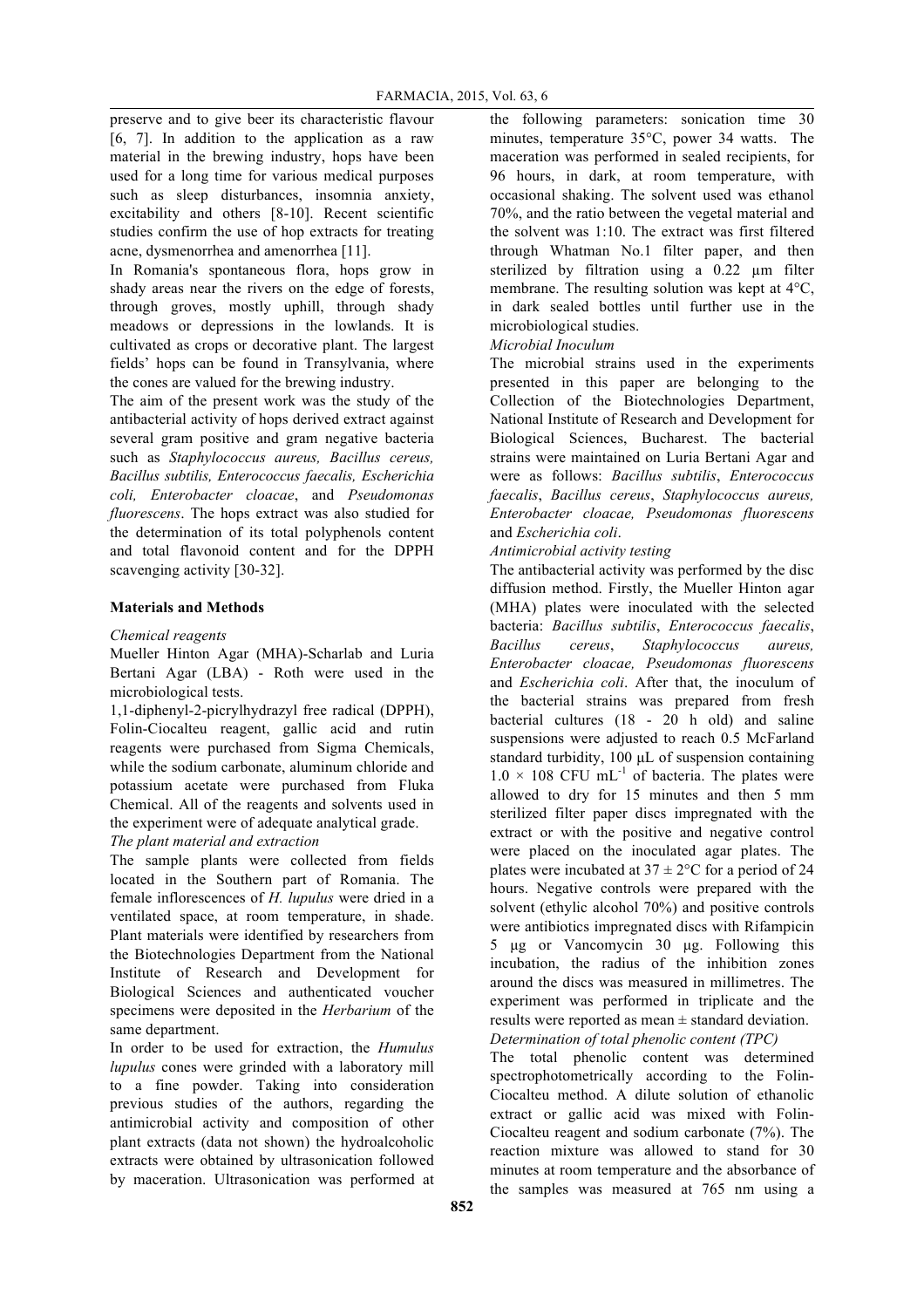UV/VIS spectrophotometer. The TPC of the extract was expressed as mg of gallic acid equivalent (GAE)/g dry weight (dw), using the equation obtained for the calibration curve of gallic acid prepared in various concentrations.

### *Determination of total flavonoid content (TFC)*

The total flavonoid content was determined using the aluminium colorimetric method [12] with some modifications. Briefly, 0.5 mL of the extract or of the standard was added to 0.1 mL of aluminium chloride (10%) and 0.1 mL potassium acetate (1 M), and 2.8 mL distilled water and 1.5 mL methanol 80%. After incubation at room temperature for 30 de minutes, the absorbance of the reaction mixture was measured at 415 nm using an UV/VIS spectrophotometer. The TFC was expressed as mg of rutin equivalents (RE)/g dw, using the equation obtained for the standard curve of rutin prepared in various concentrations.

### *Determination of DPPH free radical scavenging activity*

The 1,1-diphenyl-2-picrylhydrazyl (DPPH) free radical scavenging assay of the hops extract was performed spectrophotometrically, as previously described by Blois *et al.* with some modifications [13]. Briefly, an appropriate quantity of the plant extract was mixed with 2 mL of DPPH solution (0.1 mM) in ethanol. The DPPH solution was freshly prepared and protected from light. The absorbance of the reaction mixture was measured at 515 nm after incubation at room temperature, in the dark, for a period of 30 minutes. The control contained all of the above components except the extract. The measurements were performed in triplicate and the mean value was reported.

The radical scavenging activity was calculated using the following equation:

$$
AA_{DPPH}(\%) = \frac{A_{control} - A_{sample}}{A_{control}} \times 100
$$

where,  $A_{control}$  is the optical density of the control (containing all reagents except for the extract) and  $A_{sample}$  is the optical density in the presence of the extract.

The antioxidant properties were expressed as DPPH %. The extract concentration providing 50% of free radical scavenging activity (EC50) was calculated from the graph of the radical scavenging activity percentage against extract concentration. This coefficient, which measures the effective concentration at which the DPPH radicals were scavenged by 50%, was obtained by extrapolation from linear regression analysis [14].

### **Results and Discussion**

#### *Antimicrobial activity*

After an incubation period of 24 hours, the inhibition area formed around the discs impregnated with plant extract was examined. Generally, the plant extract developed clear inhibition areas for most of the tested strains. Seven bacterial strains were investigated for their resistance on hydroalcoholic extract obtained from *Humulus lupulus* (hops) female inflorescences.

The strongest antibacterial activity, demonstrated by the inhibition area, was observed against *B. subtilis* and *S. aureus* (Figure 1). The inhibition area of the hops extract against the growth of *B. subtilis* strain was equal to the antibiotic control used, namely vancomycin (30 µg). For *S. aureus*  the inhibition radius was lower than for *B. subtilis*, but still close to the value determined for the positive control.





The results observed for *B. cereus* strain were much lower, with a smaller inhibition halo, than for *B. subtilis* and *S. aureus.* However, it can be considered that the hops extract has an antibacterial activity against this strain. Nevertheless, one of the most resistant bacterial isolate proved to be *E. faecalis*, with an inhibition radius of only 2 mm (Figure 2).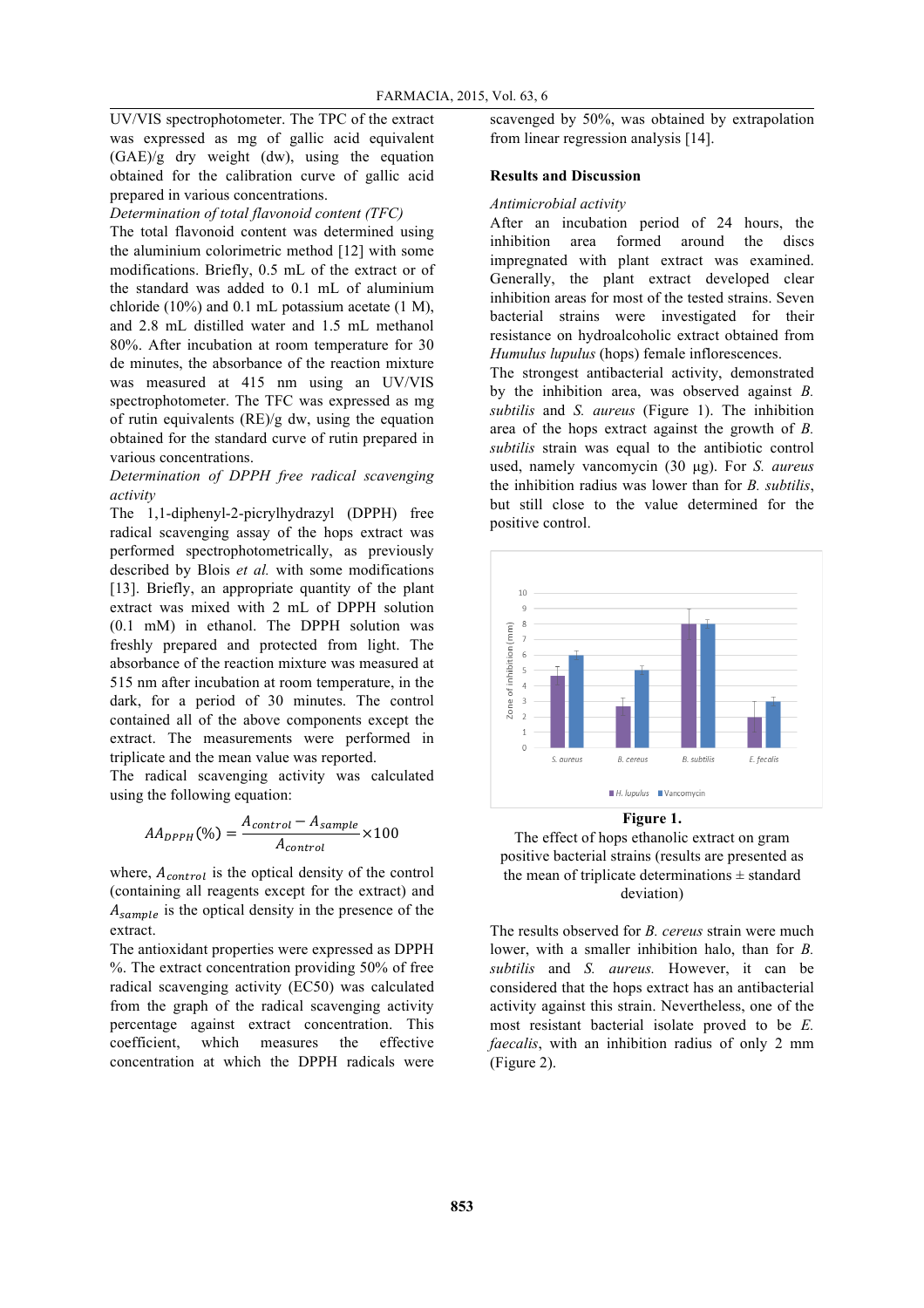



*B. subtilis E. faecalis*

**Figure 2.** The antimicrobial activity tests on gram positive bacteria (1 - *H. lupulus* extract; 2 - positive control (antibiotic); 3 - negative control (ethylic alcohol))

Although it was not the best result obtained in this screening, it was observed that the tested extract inhibited the growth of *E. cloacae* more than the antibiotic control used, namely rifampicin (5 µg), with an inhibition area of 2.66 mm, *vs.* 2 mm for the antibiotic (Figure 3).



**Figure 3.** The antimicrobial activity tests on gram negative bacteria (1 - *H. lupulus* extract; 2 - positive control (antibiotic); 3 - negative control (ethylic alcohol))

However, it was observed that the hops extract had no inhibition effect on the growth of *Pseudomonas fluorescens* strain (Figure 4).

Reporting the results obtained regarding the inhibition halo of the hops extracts *vs.* the effect of antibiotic substance used in this experiment, it was observed that the extract of hops reached the same intensity effect with the antibiotic (vancomycin 30 mg) when considering *B. subtilis* strain. In the case

of *E. faecalis*, the extract of hops presented an efficiency of 66%. The only value below 50% was calculated with hops extract against the strain of *E. coli* for which the antibiotic had a maximum effect. Therefore, the antibacterial activity testing of the hops hydroalcoholic extract showed that most of the microbial strains taken into consideration were inhibited by the extract. The results obtained for the vegetal extracts of hops are promising and may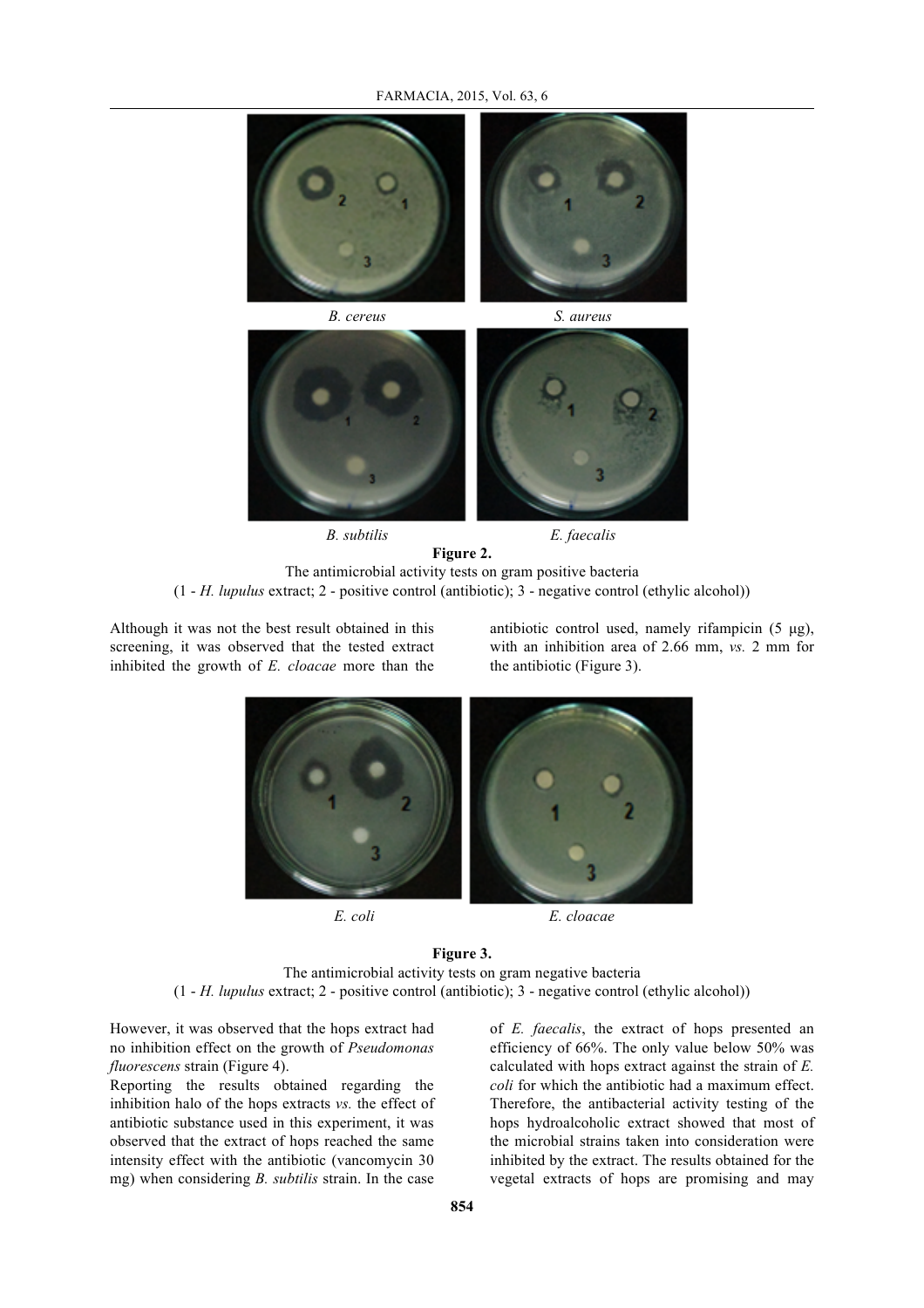provide a basis for in-depth studies on the chemical composition of these extracts, mechanism of action against target bacteria and cytotoxicity effects.





The effect of hops ethanolic extract on gram negative bacterial strains (results are presented as the mean of triplicate determinations  $\pm$  standard deviation)

These results are in accordance with the ones reported by Kramer et al, who found that grampositive bacteria were strongly inhibited by hop extracts containing β-acids and xanthohumol, whereas the gram-negative bacteria were highly resistant against all tested hops extracts [15]. Similar results were reported by other authors regarding the ethanol extract of hops whole plant (stems, leaves and roots). The extract of hops displayed strong inhibitory effects against gram positive bacteria including *Staphylococcus aureus* (20.52 mm diameter of inhibition zone) and *Bacillus subtilis* (22.52 mm). Moreover, the extract was active against *Mycobacterium tuberculosis*, a pathogen that has been recognized as being involved severe pathologies worldwide. The hops extract had a weak activity against gram negative bacteria such as *E. coli* and *Pseudomonas aeruginosa* [16].

Recent scientific studies confirm the use of hops extracts for treating acne, dysmenorrhea and amenorrhea. Moreover, it was demonstrated that the hops extract presents antioxitocine properties [17]. Hops can also be used in the manufacture of poultice. Its antibacterial qualities stimulate the production of gastric fluid. On the basis of the ethno medical data on this plant, there were conducted studies on its antibacterial effect against gram-positive bacteria. The ethanol extract of *H. lupulus* showed antibacterial activity on *B. subtilis* and *S. aureus* [18].

In the same time, the study undertaken by Shapouri and Rahnema showed clearly that extracts of hops cones, were effective against *in vitro* growth of *Brucella abortus* and *Brucella melitensis* in cell culture of mice macrophages. The inhibitory effect of hops aqueous, acetonic and ethanolic extracts shown on *B. abortus* 544 and *B. melitensis* 16M

were studied by both broth macrodilution and agarwell diffusion methods. The alcoholic extract showed the most intense inhibitory effects [19]. *Plant extracts characterization*

The antimicrobial activity of extracts obtained from vegetal material is generally attributed to the content of biologically active compounds present in the plant. It is widely considered that the antibacterial activity of plant extracts is related to the polyphenol content [20]. Therefore, besides their role as antioxidants, polyphenols (especially flavonoids) have antimicrobial properties. Plant phenolics include from simple, low molecular weight compounds to large and complex polyphenols. The main phenolic compounds from plants can be classified into 2 groups: flavonoids (polyphenolic compounds comprising 15 carbons and 2 aromatic rings connected with a 3 carbon bridge) and nonflavonoids (phenolic acids, tannins, stilbenes, etc.). The scientific studies highlighted many important biological activities of the plant phenolics, such as antimicrobial, allelopathic, antioxidant, antiinflammatory, cardio-protective, anti-mutagenic, anticarcinogenic and anti-ageing properties. Also, they contribute to inducing apoptosis by different pathways, like arresting cell cycle, migration, proliferation or differentiation, regulating carcinogen metabolism, inhibiting cell adhesion, blocking signalling pathways and others [21, 22]. The total phenolic content (TPC) of the hops extract was determined spectrophotometrically based on the calibration curve of gallic acid  $(y =$  $0.0047x + 0.0563$ , with a regression coefficient R<sup>2</sup> = 0.993). The total flavonoid content (TFC)

expressed as mg rutin equivalents/g dw was determined based on the calibration curve of rutin  $(y = 0.022x + 0.039$ , with a regression coefficient  $R^2 = 0.991$ ). The data reported represent the results of triplicate experiments. The results obtained for the hops extract are presented in Figure 5.



**Figure 5.** The total phenolic content and the total flavonoid content of hops extract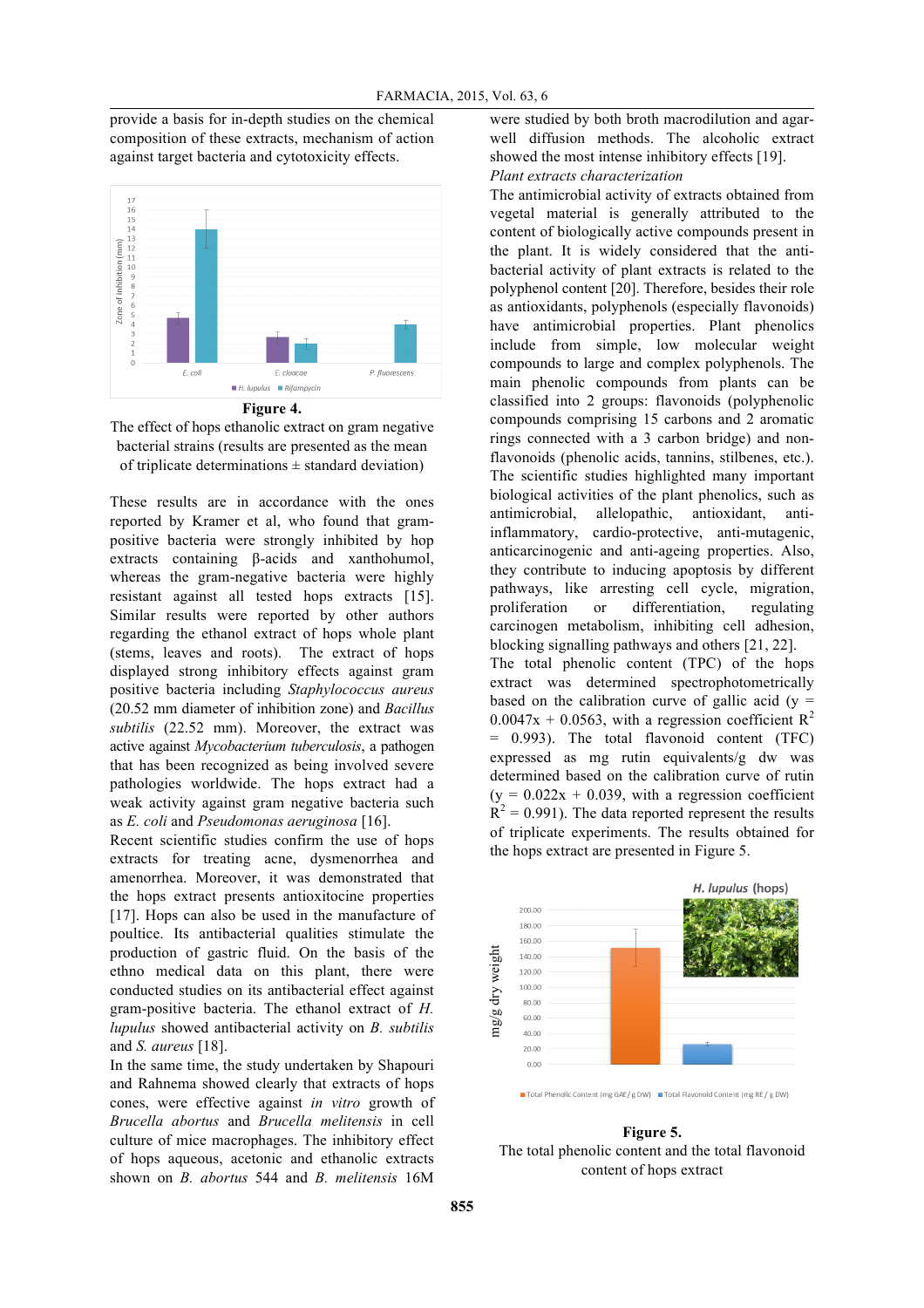A rapid method for measuring antioxidant capacity involves the use of free radical 1,1- diphenyl-2 picrilhidrazil (DPPH) [23, 24]. Usually, EC50 is used to compare the anti-radical activity that refers to a concentration of the extract at which is scavenged 50% of DPPH radicals. The results obtained provide a direct correlation between the values obtained for EC50 factor and for the total phenolic and flavonoid content (Table I). Therefore, the lower this value is, the higher the anti-radical effect is.

#### **Table I**

The total phenolic content, the total flavonoid content and antioxidant activity EC50 of *Humulus lupulus* extract

|                    |                  | <i>lupulus</i> cattact |
|--------------------|------------------|------------------------|
| TPC.               | TFC.             | <b>DPPH</b> scavenging |
| (mg GAE/g dw)      | $\log RE/g$ dw)  | activity EC50          |
|                    |                  | $(\mu g/mL)$           |
| $151.42 \pm 23.97$ | $26.46 \pm 2.03$ | $83.808 \pm 3.57$      |

\*Results are presented as the mean of triplicate determinations  $\pm$ standard deviation

The results obtained regarding the DPPH radical activity of the ethanolic extract obtained from *Humulus lupulus* collected from Romania are presented in Figure 6.



DPPH scavenging activity of *Humulus lupulus* (results are presented as the mean of triplicate determinations)

The results of this paper are in accordance to those of other reports, demonstrating that plant extracts with high levels of total phenolic content have good antioxidant potential. Previous studies found that antioxidant activity of plant extracts is positively correlated with total phenolics content [25, 26], while others have found no such relationships  $[27 - 29]$ . Plant extracts have a long history in traditional medicine. They have been used in human medicine in the form of tinctures, infusions and decoctions or essential oils. Secondary plant metabolites is a topical issue, those being studied as effective sources in the development of new drugs for use in human and veterinary medicine. Antimicrobial

plant compounds can be considered an important source of raw material in the development of antimicrobial products.

#### **Conclusions**

The extract obtained from dried hops flowers showed good antimicrobial activity against most of the tested strains. The results indicated that this plant considered mainly as raw material in brewing industry has antibacterial and antioxidant potential. The chemical analysis revealed considerable levels of polyphenols with appreciable amounts of flavonoids. Chemical compounds derived from hops are a good source of biologically active substances. Therefore, it may have future practical applications in the development of an antimicrobial product based on natural compounds, with multiple uses in industry. Nevertheless, further studies are needed to characterize the chemical composition and structures that contribute to the antimicrobial and antioxidant activity of hops extracts.

#### **Acknowledgements**

This work has been funded by the research contract PN-II-PT-PCCA 106/2012.

#### **References**

- 1. Cowan M.M., Plant products as antimicrobial agents. *Clin. Microbiol. Rev.*, 1999; 12(4): 564-582.
- 2. Butu M., Rodino S., Butu A., Butnariu M., Screening of bioflavonoid and antioxidant activity of *Lens culinaris medikus*. *Digest Journal of Nanomaterials and Biostructures*, 2014; 9(2): 519-529.
- 3. Ahmed D., Khan M.M., Saeed R., Comparative Analysis of Phenolics, Flavonoids, and Antioxidant and Antibacterial Potential of Methanolic, Hexanic and Aqueous Extracts from *Adiantum caudatum* Leaves. *Antioxidants*, 2015; 4: 394-409.
- 4. Tshivhandekano I., Ntushelo K., Ngezimana W., Tshikalange T.E., Mudau F.N., Chemical compositions and antimicrobial activities of *Athrixia phylicoides* DC. (bush tea), *Monsonia burkeana* (special tea) and synergistic effects of both combined herbal teas. *Asian Pac. J. Trop. Med.*, 2014; 7: S1:S4: 48-53, doi: 10.1016/S1995- 7645(14)60273-X.
- 5. Zanoli P., Zavatti M., Pharmacognostic and pharmacological profile of *Humulus lupulus* L. *J. Ethnopharmacol.*, 2008; 116(3): 383-396. doi: 10.1016/j.jep.2008.01.011.
- 6. Olas B., Kolodziejczyk J., Wachowicz B. Jędrejek D. Stochmal A., Oleszek W., The extract from hop cones (*Humulus lupulus*) as a modulator of oxidative stress in blood platelets. *Platelets*, 2011; 22(5): 345-352. doi:10.3109/09537104.2010.549597.
- 7. Chadwick L.R., Pauli G.F., Farnsworth N.R, The pharmacognosy of *Humulus lupulus* L. (hops) with an emphasis on estrogenic properties. *Phytomedicine*, 2006; 13(1-2): 119-131.